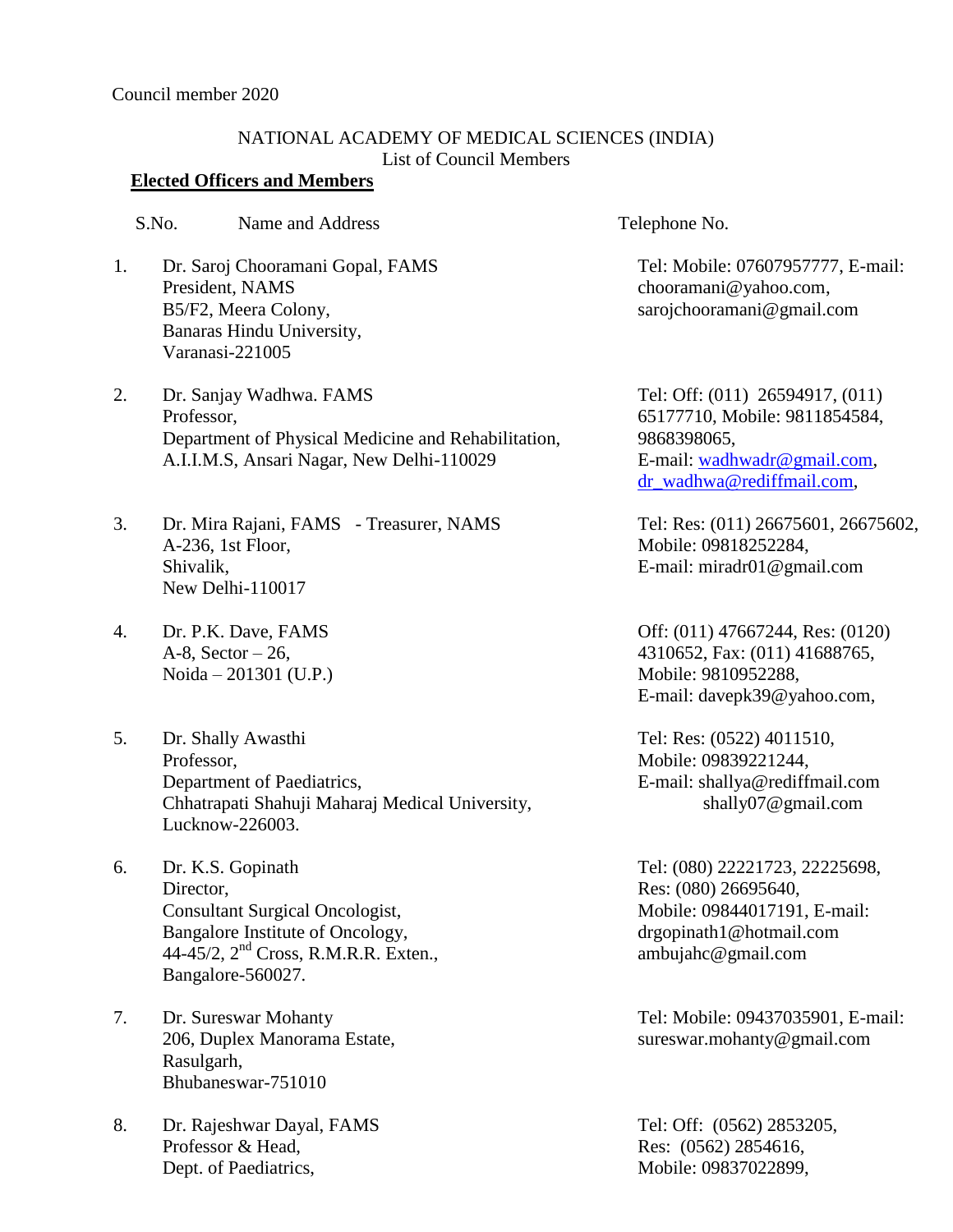S.N. Medical College, Agra-282002 Res:Opposite Kidwai Park, Rajamandi, Agra-282002

- 9. Dr. Digambar Behera, FAMS Sr. Professor & Head, Department of Pulmonary Medicine Postgradaute Institute of Medical Education & Research, Chandigar-160012
- 10. Dr. Om Prakash Kalra Vice Chancellor, Pt. B.D. Sharma University of Health Sc. Rohtak-124001
- 11. Lt. Gen (Dr.) Velu Nair, AVSM, VSM\*\* DGMS Army & Col Comdt 632/C-1, Ansals Palam Vihar, Carterpuri, Gurgaon Haryana-122017
- 12. Dr. Neerja Bhatla Professor Deptt. of Obstt. & Gynaecology All Indian Institute of Medical Sciences Ansari Nagar, New Delhi-110029
- 13. Dr. Krishna Kishore Sharma, FAMS A-5, Parivahan Apartments Sector 5, Vasundhara Ghaziabad-201012
- 14. Dr. Ashok Kumar Sharma, FAMS K-51, Income Tax Colony Tonk Road, Durgapura Jaipur - 302018
- 15. Dr. Sanjeev Misra, FAMS **Director** All India Institute of Medical Sciences Jodhpur-342005
- 16. Dr. Narendra Kumar Arora Executive Director The INCEN Trust International,  $2<sup>nd</sup>$  Floor, F-1/5, Okhla Industrial Area, Phase-I, New Delhi-110020
- 17. Dr.Rani Kumar House No. 36, Pocket II Jasola Vihar

E-mail: r\_dayal123@rediffmail.com rajeshwardayal1@gmail.com

Tel: Off: (0172) 2756822, Mobile: 09815705357, (Delhi) 09910881415, E-mail: [dbehera@glide.net.in,](mailto:dbehera@glide.net.in) dirlrsi@gmail.com

Tel: Res: (011) 22357788, Mobile: 9810814107, E-mail: [principal@ucms.ac.in,](mailto:principal@ucms.ac.in) [opkalra1@yahoo.com](mailto:opkalra1@yahoo.com)

Tel: Off: (011) 26169312, Mobile: 09818256670, E-mail: [nairvelu2000@yahoo.com](mailto:nairvelu2000@yahoo.com) drvelunair@gmail.com

Tel: (011) Off: 26594991, Res: 26177355, Mobile: 09810081282, E-mail: [nbhatla@aiims.ac.in,](mailto:nbhatla@aiims.ac.in) neerja.bhatla07@gmail.com

Mobile: 9818643091, E-mail: [drkksharma2000@yahoo.com](mailto:drkksharma2000@yahoo.com)

Tel: Res: (0141) 2723344, Mobile: 09829060828, E-mail: sharma\_a\_k@hotmail.com

Tel: Off: (0291) 2740329, Fax: (0291) 2740327, Mobile: 09919140407, E-mail: [misralko@gmail.com,](mailto:misralko@gmail.com,) director@aiimsjodhpur.edu.in

Tel: Off: (011) 47730000 Fax: (011) 29870001, Mobile: 9810110376, Email: nkarora@inclentrust.org narendrakumararora@gmail.com

Tel: (011) Off: 26594268, 26588500 Exn. 3216, Res: 26594514, 26589701, Mobile: 9910328393, E-mail: